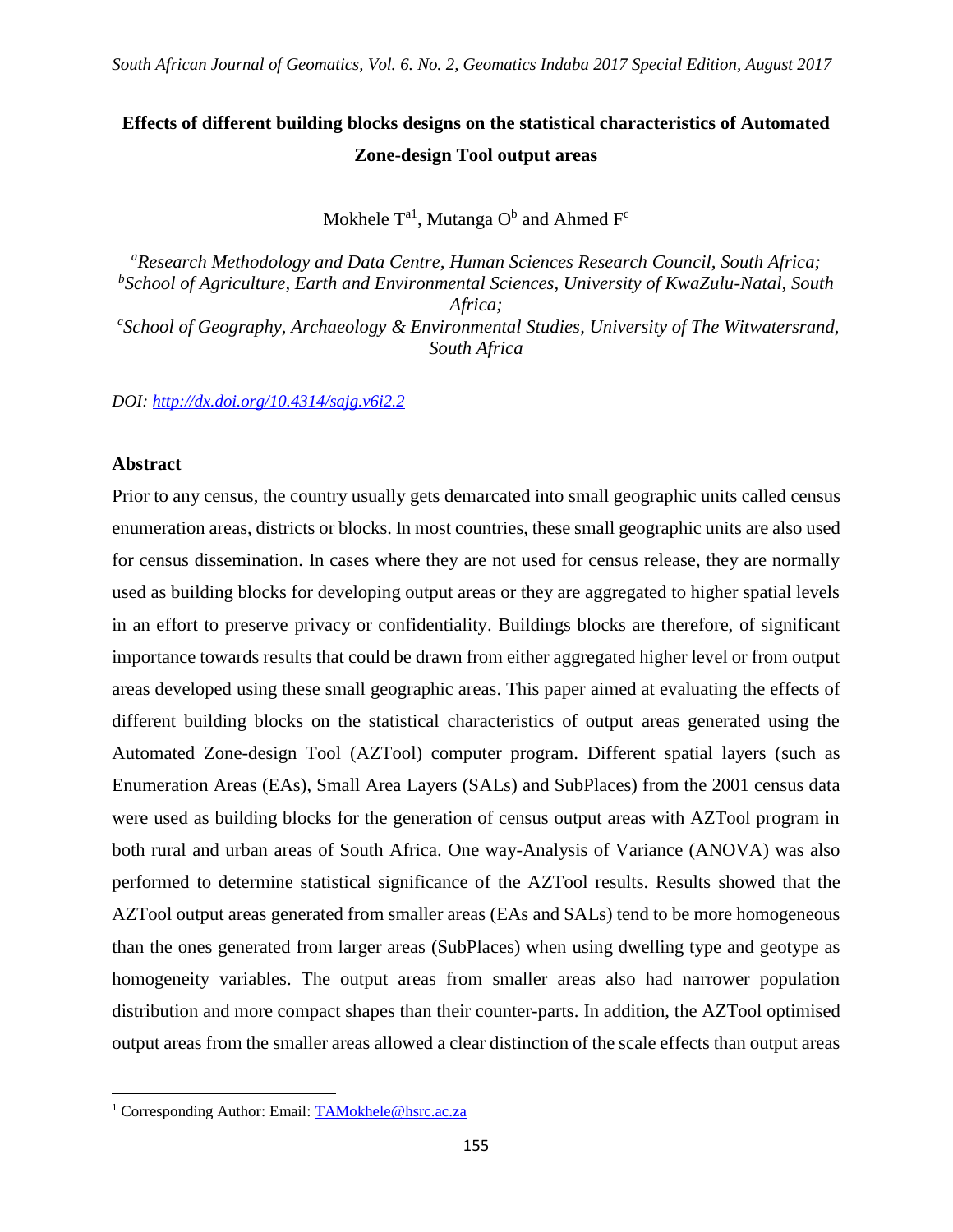from larger areas. It was concluded that indeed different building blocks did have an impact on the statistical qualities of the AZTool optimised output areas in both rural and urban settings in South Africa.

**Keywords:** AZTool; Building blocks; Enumeration areas; Output areas; Scale effects; Small Area Layers; SubPlaces.

# **1 Introduction**

It is common practice around the world that before any census is conducted the country usually gets demarcated into census Enumeration Areas (EAs). These small areas are normally designed in such a way that they are of a size enough to be covered by one census enumerator within the census period. In South Africa, these small areas (such as EAs) normally contain from 100 to 250 households (Stats SA, 2003; Stats SA and HSRC, 2007; Verhoef and Grobbelaar, 2005). The criteria for the design of EAs are that: firstly, they should not overlap; secondly, they should be compact without pockets or disjointed sections and should cover the entire country; thirdly, they should have boundaries that could be identified on the ground; and last but not the least, they should be of approximately equal population size to enable an enumerator to cover each one in the allocated census period (Stats SA and HSRC, 2007; Mokhele *et al*, 2016). Before 1996, the boundaries for EAs were hand-drawn, which is traditional demarcation (Laldaparsad, 2007). The 1996 census represented a transition from traditional demarcation and mapping methods towards an electronic geographic database. For the 2001 census, Geographic Information System (GIS) technology was used to draw EAs (80787 EAs) and for map production. For instance, about 80% of the 2001 EA demarcation was done in the office on a GIS using photography and digital topographical maps (Stats SA, 2003; Laldaparsad, 2007). For the other 20%, field inspection and other alternatives were considered (Stats SA, 2003; Laldaparsad, 2007). For the 2011 census, there were 103576 newly demarcated EAs across the country.

The 2001 census was not released at EA level in an effort to preserve confidentiality of individuals, but instead data was released at SubPlace level. These SubPlaces were too large for most census data users and did not have tighter and narrower population distribution hence comparability of areas with respect to population size was a challenge. A new spatial layer, the SAL, was therefore created using the non-zone design approach in 2005 for release of the 2001 census data at lower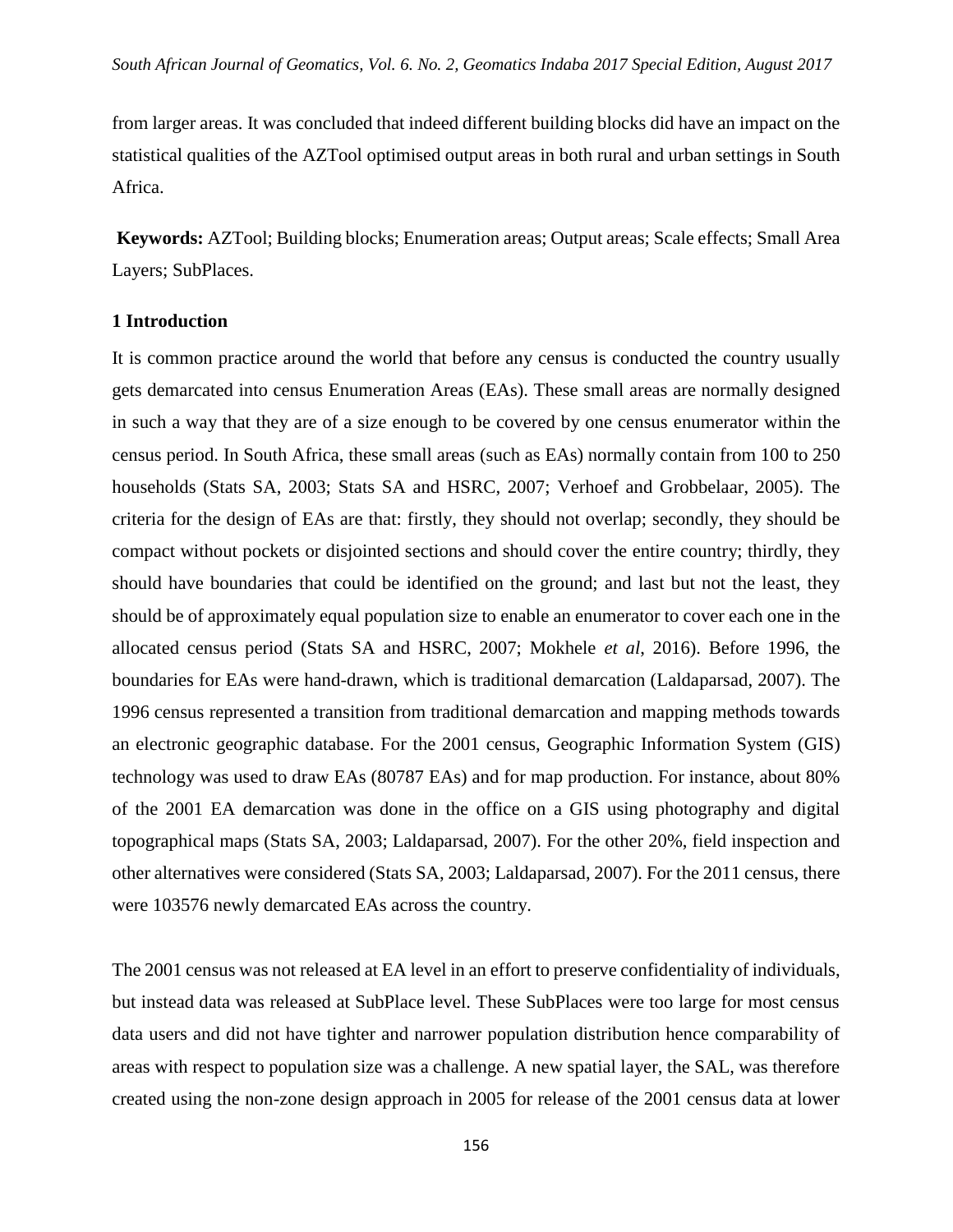level. A similar non-zone design approach was also employed in the creation of SAL for the 2011 census data (Mokhele *et al.*, 2016).

Some countries such as Australia have moved towards having nationally consistent small areas, mesh blocks, which would be used as a stable basis for their output zones and systems for many years to come (Cockings *et al.*, 2013). This move perhaps is worth an investigation in South Africa as this would allow trend analysis and comparisons between different censuses at smaller areas. Generally, geographic shape compactness is of concern with regard to urban morphology, political districting, and accuracy of enumeration unit values (MacEachren, 1985). Zones or areas with compact shapes whose boundaries follow recognisable features on the ground are often desirable for mapping purposes whereas homogeneity of population size is often preferable for statistical analysis (Cockings *et al.*, 2013). Social homogeneity of zones or areas on the other hand could also be of high importance as this could be used as an indication of where resource allocation or service deliveries should be prioritized by governments and Non-Government Organisations (NGOs). However, practical considerations often out-compete more conceptual aspects when designing these small areas or building blocks design (Cockings *et al.*, 2013).

In most countries, these small geographic units are also used for census dissemination. In cases where they are not used for census release, they are normally used as building blocks for developing output areas or zones or they are aggregated to higher spatial levels (Cockings *et al.*, 2013). This aggregation is often done on the basis of geographical location and usually data are made available at two or more spatial levels (Flowerdew, 2011). It is noteworthy that small areas or building blocks would always be of high importance for the dissemination of national population statistics due to confidentiality issues even if census is replaced by other systems such as registers or any administrative datasets, like in Denmark and Finland (Valente, 2010). Buildings blocks are therefore of significant importance towards results that could be drawn from either aggregated level or from output areas developed using these small geographic areas.

The fact that census data is collected for individual households but is usually released at higher levels to preserve confidentiality raises some concerns. This results in a problem called the Modifiable Areal Unit Problem (MAUP) originally discovered by Gehlke and Biehl (1934). The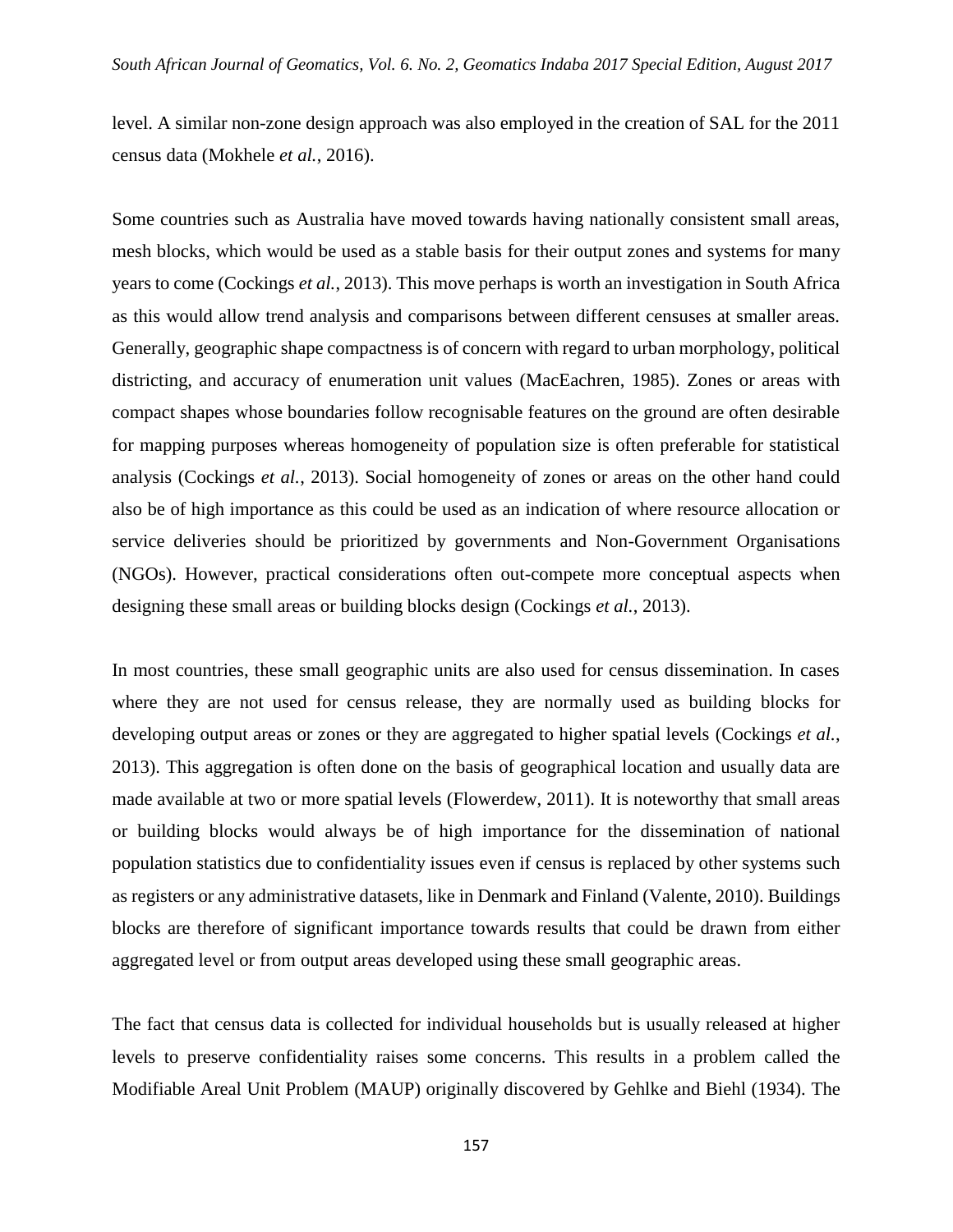MAUP has two components, the scale effect and the zonation (Openshaw, 1977; 1984; Reynolds, 1998; Ratcli¨e and McCullagh, 1999; Kitchin and Tate, 2000; Heywood *et al.*, 2002; Duque *et al.*, 2007; Dumedah *et al.*, 2008; Ralphs and Ang, 2009; Flowerdew, 2011; Mokhele *et al.*, 2016). These two effects occur due to the fact that spatial processes generating the observed data may exist at scales and for particular areal units that may be reflected more or less accurately by the boundaries that are used (Manley *et al.*, 2006).

Cockings *et al.* (2013) evaluated the influence of two sets of building blocks (street blocks and postcodes) on output zone characteristics using six local authorities in England and Wales. Their findings indicated that postcodes were more effective building blocks than street blocks as they provided more uniform population and household sizes. On the other hand street blocks were found to produce more compact output zones with greater internal homogeneity of tenure and accommodation type. They also found that the scale effect of the modifiable areal unit problem and the specific geographical patterning of variables were important factors when designing building blocks. Therefore, this paper was aimed at evaluating the effects of different building blocks on the statistical characteristics of the AZTool optimised census output areas in South Africa.

# **2 Methods**

Two provinces were selected for this study; Free State and Gauteng, which were representatives of rural and urban areas, respectively (Mokhele *et al*, 2016). In each province, different spatial or geography levels such as district, municipality and mainplace were selected for subsequent analysis. There were no provincial boundary changes for Free State province in 2011 and its total population did not change substantially between 2001 and 2011 hence comparisons of the two censuses data could be undertaken where necessary for this study area. As both rural and urban settings were represented, findings from these study areas are likely to apply in many other parts of South Africa.

The original 2001 census data from Statistics South Africa (Stats SA) at SAL and SubPlace levels for the two provinces were extracted. It is noteworthy to mention that the 2001 census estimates (HSRC, 2005) were used for EA-level data as this data was not accessible from Stats SA. The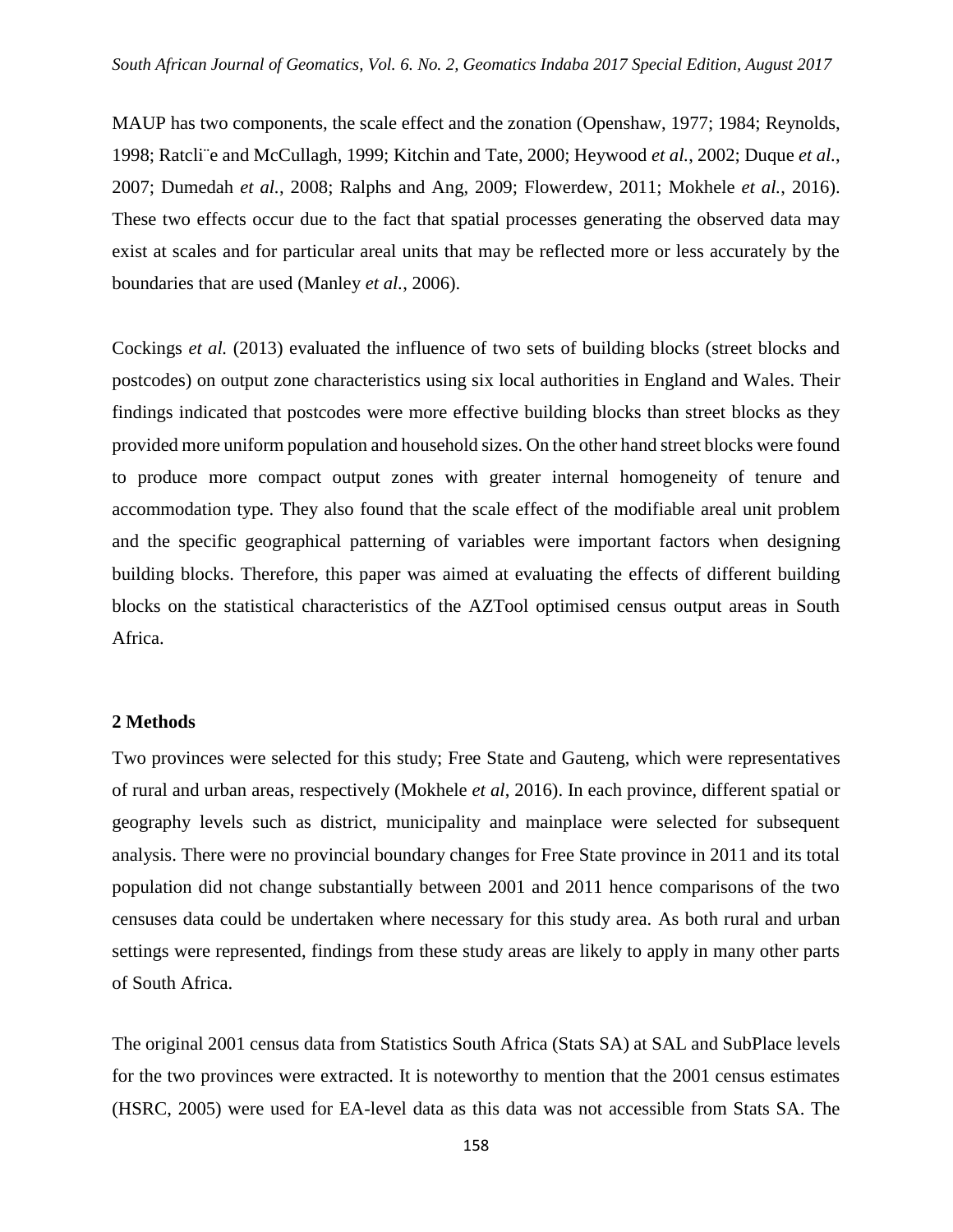2011 census data at SAL level was also extracted for Free State province to allow comparison with the 2001 census data as this province did not exhibit a significant population change between 2001 and 2011 as well as its boundaries which did not change. The extracts from the data included total population, homogeneity variables (dwelling type and geotype) as well as spatial levels related information. Therefore, different spatial layers (2001 EAs, 2001 Subplaces, 2001 and 2011 SALs) were used as building blocks for the generation of census output areas in order to determine the impact of building blocks of output areas.

These output areas were generated using the Automated Zone-design Tool (AZTool) version 1.0.3 (Cockings *et al.*, 2011) with pre-defined design criteria such as minimum population threshold, population target, shape and homogeneity. The Automated Zone-design Tool program algorithms usually take input building blocks and iteratively aggregate them into larger output areas from an initial random aggregation, by checking the effect of swapping individual building blocks between output areas based on criteria set by the user (Openshaw, 1977; Mokhele *et al.,* 2016). All the AZTool output areas were generated using different building blocks with a population threshold of 500 (as practised by Stats SA) and a population target of 1000 to ensure confidentiality limit (Verhoef and Grobbelaar, 2005; Mokhele *et al.,* 2016). Confidentiality limit is minimum population that is used for the dissemination of census data in order to avoid personal information disclosure. The Intra-Area Correlation (IAC), described as direct measure of within-area homogeneity and between-area heterogeneity, was used to measure the degree of homogeneity within the AZTool output areas (Tranmer and Steel, 1998; 2001; Martin *et al.*, 2001; Flowerdew, 2011). The IAC values range from 0 to 1. For instance, a higher IAC value indicates a higher degree of homogeneity within-area and a higher degree of heterogeneity between areas (Tranmer and Steel, 1998; Martin *et al.*, 2001; Cockings *et al.*, 2013). In terms of the shape of output areas, shape compactness was explored. Shape compactness of the area means the degree to which the area has a compact (rather than linear) shape (MacEachren, 1985; Mokhele et al., 2016). This is mainly prioritised if the purpose of the output areas is just for mapping. The overall Perimeter Squared per Area (P2A) was employed as a measure of shape compactness (MacEachren, 1985; Cockings and Martin, 2005; Haynes et al., 2007; Mokhele *et al.*, 2016). Briefly, low P2A mean values indicate more compact shapes. The Statistical Package for the Social Sciences (SPSS) was also employed for further statistical analysis such as Analysis of Variance (ANOVA).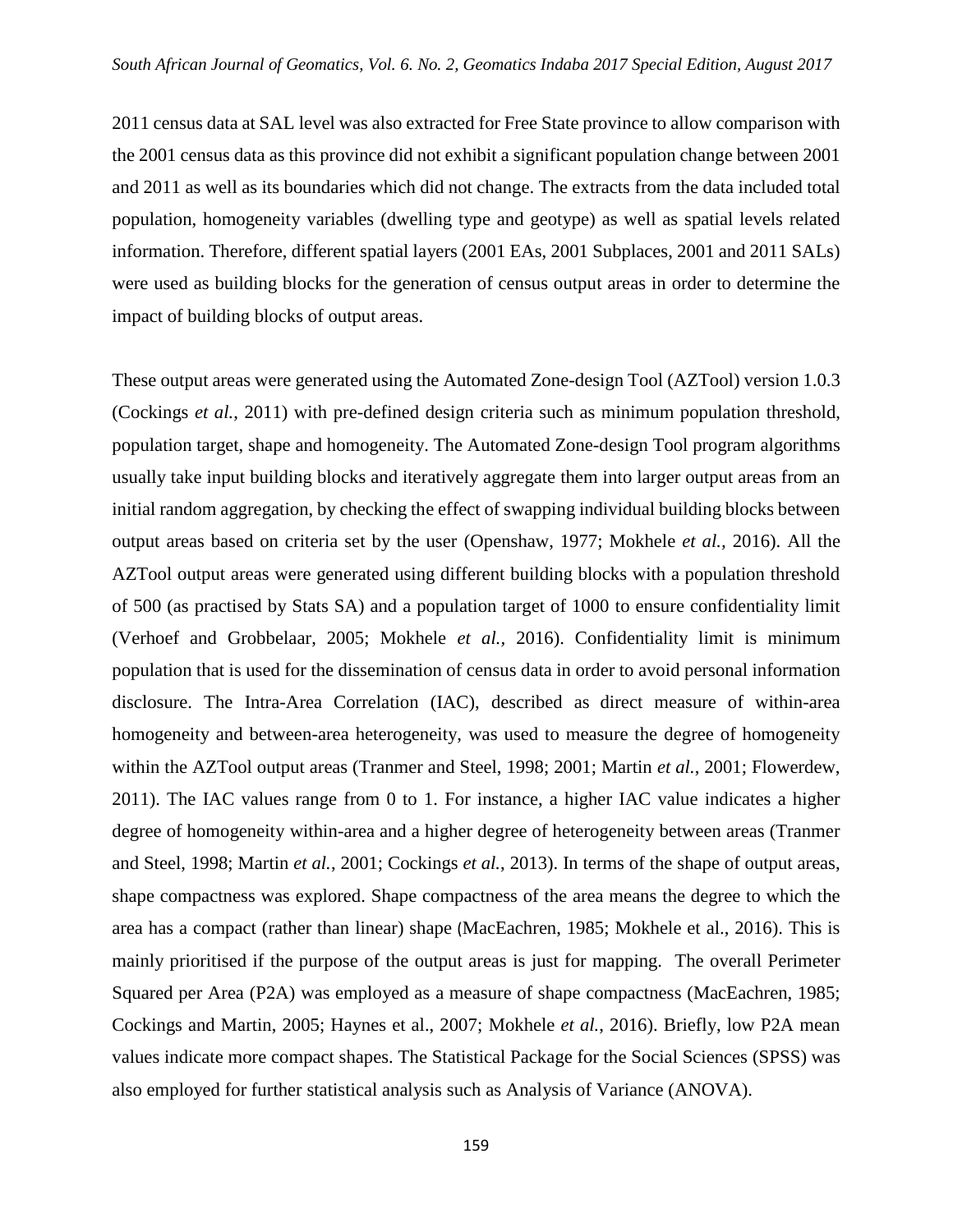#### **3 Results**

#### **3.1 Effect of building blocks on statistical qualities of output areas in rural settings**

Table 1 summarises characteristics of output areas developed using three different building blocks (EAs, SALs and SubPlaces) at the rural settings. The confidentiality limit of 500 persons was adhered to for all output areas from the three different building blocks. The AZTool output areas from the EAs had slightly higher population means and lower standard deviations than the ones developed with SALs as building blocks. This means that the SALs built output areas were slightly tighter than the ones created from the EAs with regard to population distribution. The output areas from the SubPlaces on the other hand had higher population means and higher standard deviations. With regard to shape compactness, the lower P2A mean values indicated that output shapes were more compact whereas higher P2A mean values indicated that output areas were less compact. The P2A mean values for output areas from the EAs and the SALs were almost similar but the latter had slightly higher standard deviations at all levels. The output areas from the SubPlaces had higher P2A means and higher standard deviations than the ones generated from the EAs and the SALs at all spatial levels. Clearly, this shows that the output areas created using the EAs and the SALs were significantly ( $p < 0.05$ ) more compact than those developed using the SubPlaces as building blocks. The post-hoc test results showed that P2A means for output areas from both the EAs and the SALs were not significantly different ( $p > 0.05$ ). The results further indicated that the difference between P2A means of those generated from the SubPlaces and the EAs and the difference between P2A means of those created from the SubPlaces and the SALs was statistically significant ( $p < 0.05$ ).

For homogeneity, only the AZTool optimised output areas from the EAs and SubPlaces yielded reasonable results. The SALs ones did not have enough homogeneity variables hence the IAC score produced not a number i.e. the SALs data did not have the dwelling type variable. At lower levels, the IAC scores for the output areas from the EAs were lower than those from the SubPlaces while at higher spatial levels the opposite was the case. The IAC score for the output areas developed using the EAs as building blocks was 0.59 while that of using the SubPlaces was 0.51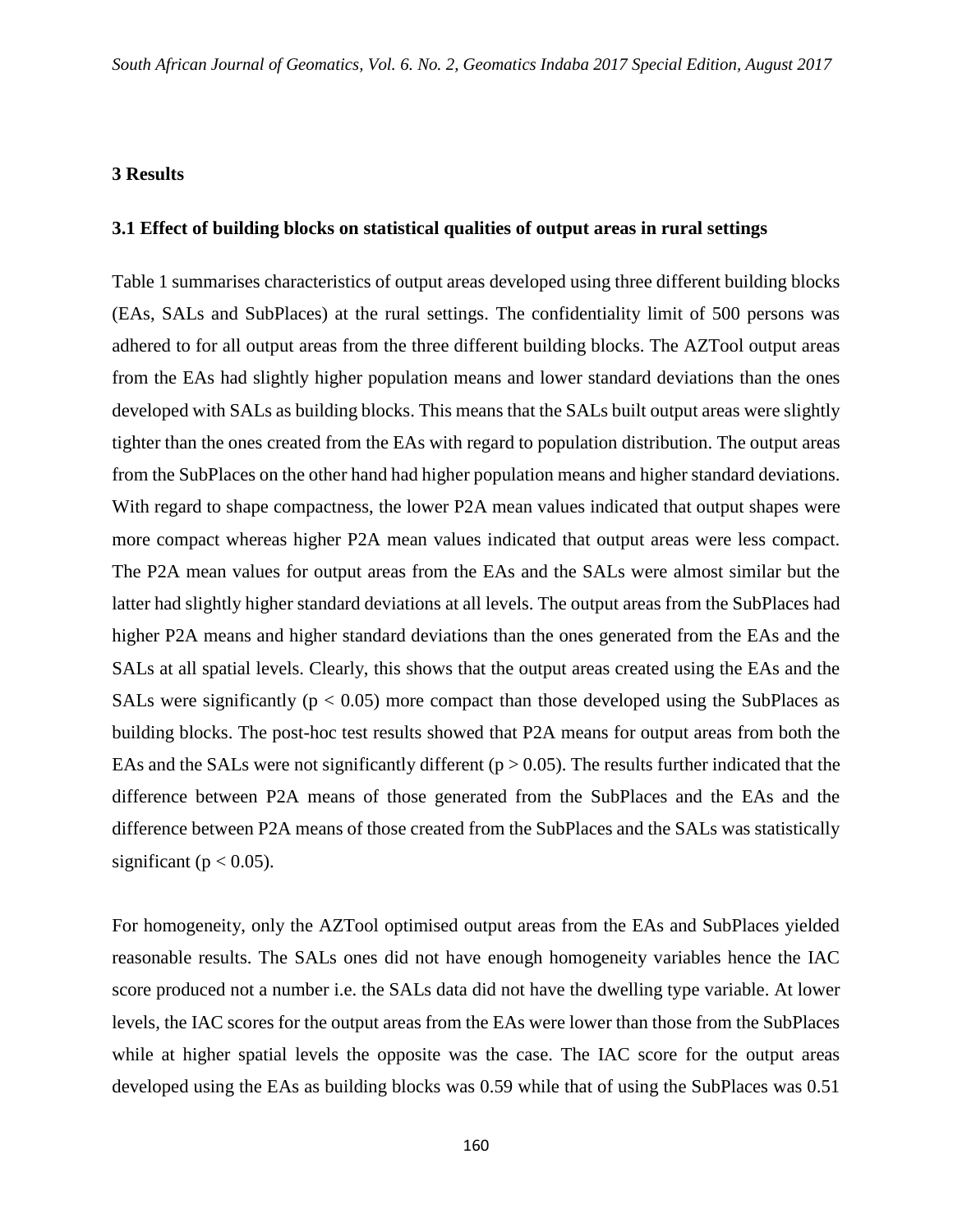at provincial level. These statistics indicate that the output areas from the EAs were less homogeneous than those from the SubPlaces at lower levels (mainplace and municipality) while EAs output areas were more homogeneous than the SubPlaces ones at the provincial level. The two sets of output areas were homogeneously the same at the district level as they both had IAC score of 0.56.

|                              | <b>Number</b><br><b>Population</b> |     |            | <b>Shape</b> |           | Homogeneity |           |            |
|------------------------------|------------------------------------|-----|------------|--------------|-----------|-------------|-----------|------------|
|                              | of Zones                           | Min | <b>Max</b> | <b>Mean</b>  | <b>SD</b> | <b>Mean</b> | <b>SD</b> | <b>IAC</b> |
| <b>EA Output Areas</b>       |                                    |     |            |              |           |             |           |            |
| Phuthaditjhaba               | 48                                 | 649 | 2704       | 1113         | 346       | 28          | 9         | 0.21       |
| Maluti-a-Phofung             | 349                                | 610 | 2704       | 1027         | 232       | 32          | 13        | 0.50       |
| Thabo Mofutsanyane           | 667                                | 581 | 5292       | 1087         | 403       | 33          | 13        | 0.56       |
| <b>Free State</b>            | 2440                               | 547 | 9269       | 1101         | 489       | 31          | 12        | 0.59       |
| <b>SAL Output Areas</b>      |                                    |     |            |              |           |             |           |            |
| Phuthaditjhaba               | 53                                 | 701 | 1602       | 1003         | 229       | 26          | 14        | N/A        |
| Maluti-a-Phofung             | 361                                | 646 | 2071       | 999          | 230       | 32          | 14        | N/A        |
| Thabo Mofutsanyane           | 726                                | 615 | 6701       | 1000         | 353       | 32          | 15        | N/A        |
| <b>Free State</b>            | 2707                               | 619 | 7747       | 1000         | 342       | 31          | 13        | N/A        |
| <b>SubPlace Output Areas</b> |                                    |     |            |              |           |             |           |            |
| Phuthaditjhaba               | 10                                 | 722 | 10507      | 5318         | 3902      | 47          | 32        | 0.32       |
| Maluti-a-Phofung             | 53                                 | 516 | 22496      | 6807         | 4657      | 41          | 19        | 0.55       |
| Thabo Mofutsanyane           | 112                                | 631 | 26411      | 6482         | 4475      | 39          | 18        | 0.56       |
| <b>Free State</b>            | 352                                | 530 | 93782      | 7690         | 7890      | 37          | 21        | 0.51       |

**Table 1: Statistical characteristics of output areas from the EAs, the SALs and the SubPlaces for Free State**

# **3.2 Effect of building blocks on statistical qualities of output areas in urban settings**

Table 2 presents the statistical qualities from similar analysis but this time for urban areas. For the mean population target, similar trends were noticed as the output areas from the SALs were having lower means (almost similar to the target mean) and standard deviations than those developed using the EAs. In addition, the AZTool output areas from the SubPlaces also had higher population means and higher standard deviations than those developed from the EAs and the SALs as in rural areas. Similar trends as to those in rural areas were also seen for the optimised output areas from all the three different building blocks from the shape compactness of the shape point of view. However, the P2A mean values of the output areas from the SubPlaces were not as higher as they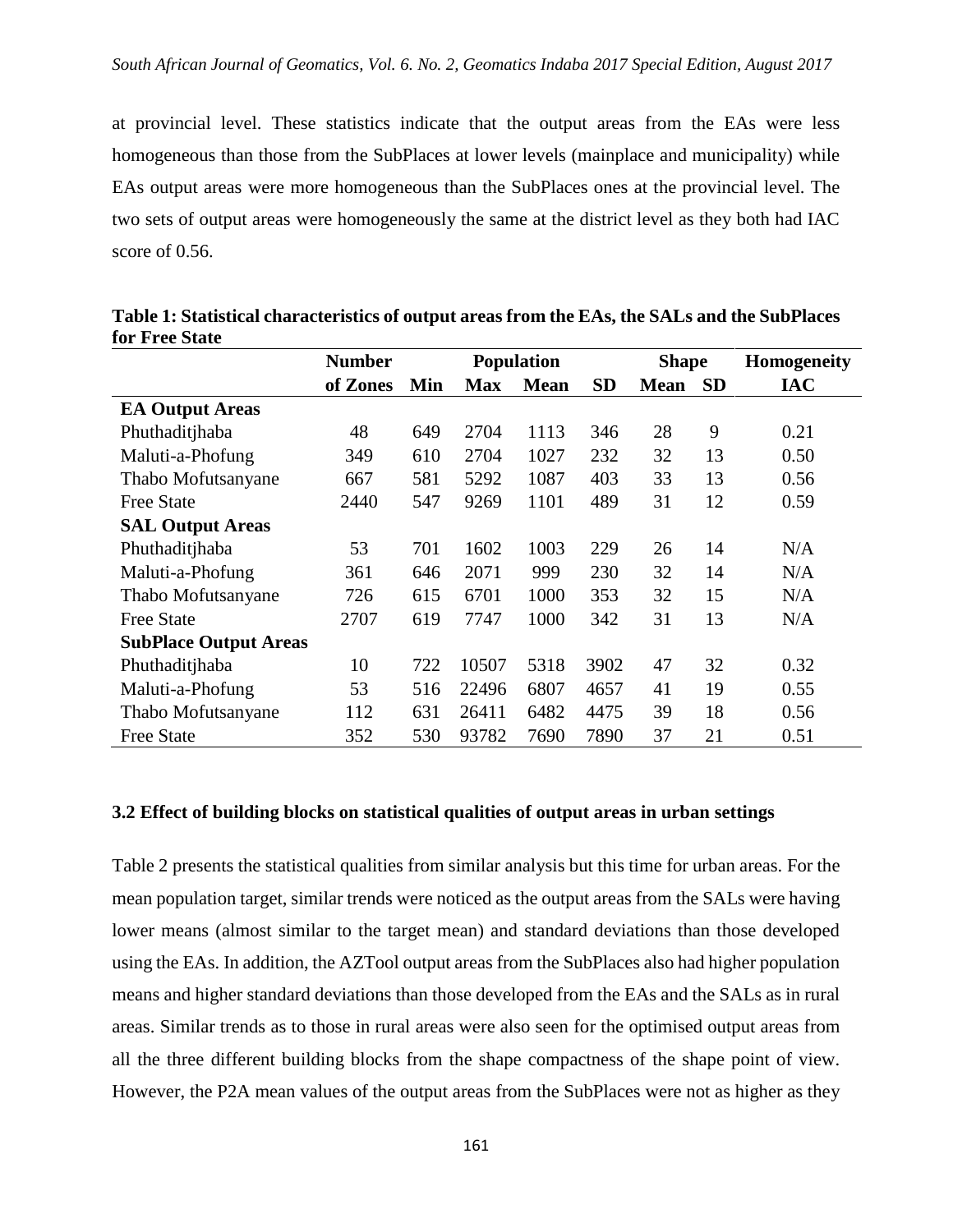were in rural areas but they were statistically different from their counter-parts with one-way ANOVA revealing p-value less than  $0.05$  ( $p = 0.006$ ).

In contrast to rural areas, the IAC scores for the output areas from the EAs were higher than those of the output areas from the SubPlaces at lower levels. At higher level, provincial level, the IAC score for the output areas developed using the EAs as building blocks was still higher than those from the SubPlaces. This highlights that for the urban areas, the automated zone design output areas generated using the EAs as building blocks were more homogeneous than their counter-parts at all spatial levels.

**Table 2: Statistical characteristics of output areas from the EAs, SALs and SubPlaces for Gauteng**

|                              | <b>Number</b> |     |            | <b>Population</b> |           |             | <b>Shape</b> | Homogeneity |
|------------------------------|---------------|-----|------------|-------------------|-----------|-------------|--------------|-------------|
|                              | of Zones      | Min | <b>Max</b> | <b>Mean</b>       | <b>SD</b> | <b>Mean</b> | <b>SD</b>    | <b>IAC</b>  |
| <b>EA Output Areas</b>       |               |     |            |                   |           |             |              |             |
| Pretoria                     | 500           | 621 | 5026       | 1056              | 320       | 28          | 11           | 0.09        |
| City of Tshwane              | 1276          | 502 | 8802       | 1203              | 514       | 27          | 10           | 0.46        |
| Gauteng                      | 7253          | 501 | 9627       | 1214              | 520       | 27          | 9            | 0.45        |
| <b>SAL Output Areas</b>      |               |     |            |                   |           |             |              |             |
| Pretoria                     | 525           | 640 | 4227       | 1001              | 281       | 27          | 12           | N/A         |
| City of Tshwane              | 1527          | 587 | 8092       | 1000              | 429       | 26          | 11           | N/A         |
| Gauteng                      | 8837          | 586 | 8400       | 1000              | 365       | 26          | 11           | N/A         |
| <b>SubPlace Output Areas</b> |               |     |            |                   |           |             |              |             |
| Pretoria                     | 74            | 623 | 26773      | 7100              | 5425      | 29          | 12           | 0.06        |
| City of Tshwane              | 135           | 577 | 82002      | 11311             | 11930     | 29          | 14           | 0.42        |
| Gauteng                      | 967           | 523 | 131662     | 9139              | 10052     | 31          | 17           | 0.40        |

## **3.3 Effect of building blocks from different censuses in rural settings**

As the 2001 SALs did not have enough homogeneity variables, the 2011 SALs (from the 2011 census data) were used as building blocks to determine effects of the SALs on the statistical qualities of AZTool output areas in terms of degree of homogeneity. Only SAL data for Free State province was extracted from the 2011 census data as this province did not change boundaries from 2001 and as its total population had only slight increase while Gauteng province had changes on its provincial boundaries and its total population increased substantially. It is noteworthy to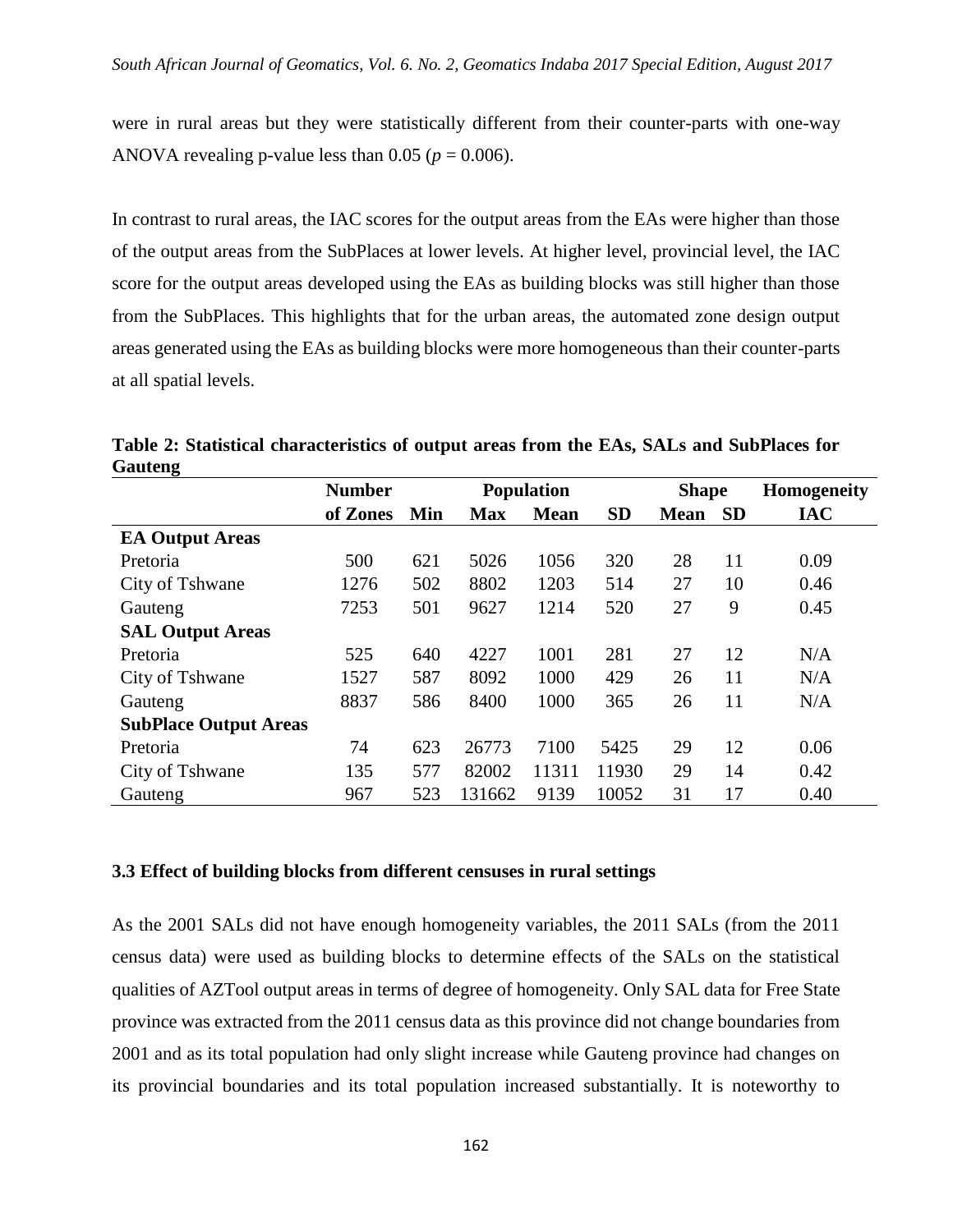mention that the boundaries of all other lower spatial levels changed from the 2001 census, hence only the provincial level of the 2011 census results could be compared with the 2001 census ones. Although both the 2001 EAs and 2011 SALs data had the dwelling type and the geotype homogeneity variables, there were slight differences in terms of their categories, that is, the 2001 EAs had 9 fields for dwelling type and 4 for geotype while the 2011 SALs data had 12 fields (cluster house, townhouse and caravan as extra fields) for dwelling type and 3 for geotype (Only Urban, no more Formal and Informal Urban).

The 2001 EAs optimised output areas had slightly higher population mean of 1101 and higher standard deviation of 489 compared with 1056 and 264 of the output areas generated using the 2011 SALs as building blocks (Table 3). This highlights that the output areas from the 2001 EAs were slightly less tight than their counter-parts with regard to population distribution. However, it should be mentioned that the population means for the optimised output areas from both sets of building blocks were close to the target mean of 1000 people which was set on the design criteria. The output areas from the two sets of building blocks were similar with regard to shape compactness. The AZTool output areas developed from the 2001 EAs were more homogeneous than the ones created using the 2011 SALs as building blocks with IAC score of 0.59 and 0.55 respectively. Table 3 further indicates that there is continuous decreasing trend with regard to IAC scores for output areas from smaller areas to larger areas as output areas from the SubPlaces recorded the lowest IAC value of 0.51.

| Sublimeter as building blocks for the Free State province |               |     |                   |             |           |              |  |                    |  |
|-----------------------------------------------------------|---------------|-----|-------------------|-------------|-----------|--------------|--|--------------------|--|
| <b>Free State</b>                                         | <b>Number</b> |     | <b>Population</b> |             |           | <b>Shape</b> |  | <b>Homogeneity</b> |  |
| <b>Province</b>                                           | of Zones      | Min | <b>Max</b>        | <b>Mean</b> | <b>SD</b> | Mean SD      |  | <b>IAC</b>         |  |
| 2001 EA Output Areas                                      | 2440          | 547 | 9269              | 1101        | 489       | 31           |  | 0.59               |  |
| 2011 SAL Output Areas                                     | 2596          | 594 | 5586              | 1056        | 264       | 31           |  | 0.55               |  |
| 2001 SubPlaces Output Areas                               | 352           | 530 | 93782             | 7690        | 7890      | 37           |  | 0.51               |  |

**Table 3: Statistical characteristics of output areas using 2001 EAs, 2011 SALs and 2001 SubPlaces as building blocks for the Free State province**

The fact that almost half (42.7%) of the SALs for the 2011 census breached the confidentiality limit of 500 people in Free State province, prompts further generation of census output areas in South Africa, if confidentiality is taken seriously. The argument is that there is a pressing need for the creation of the 2011 census output areas which truly respect confidentiality limit as much as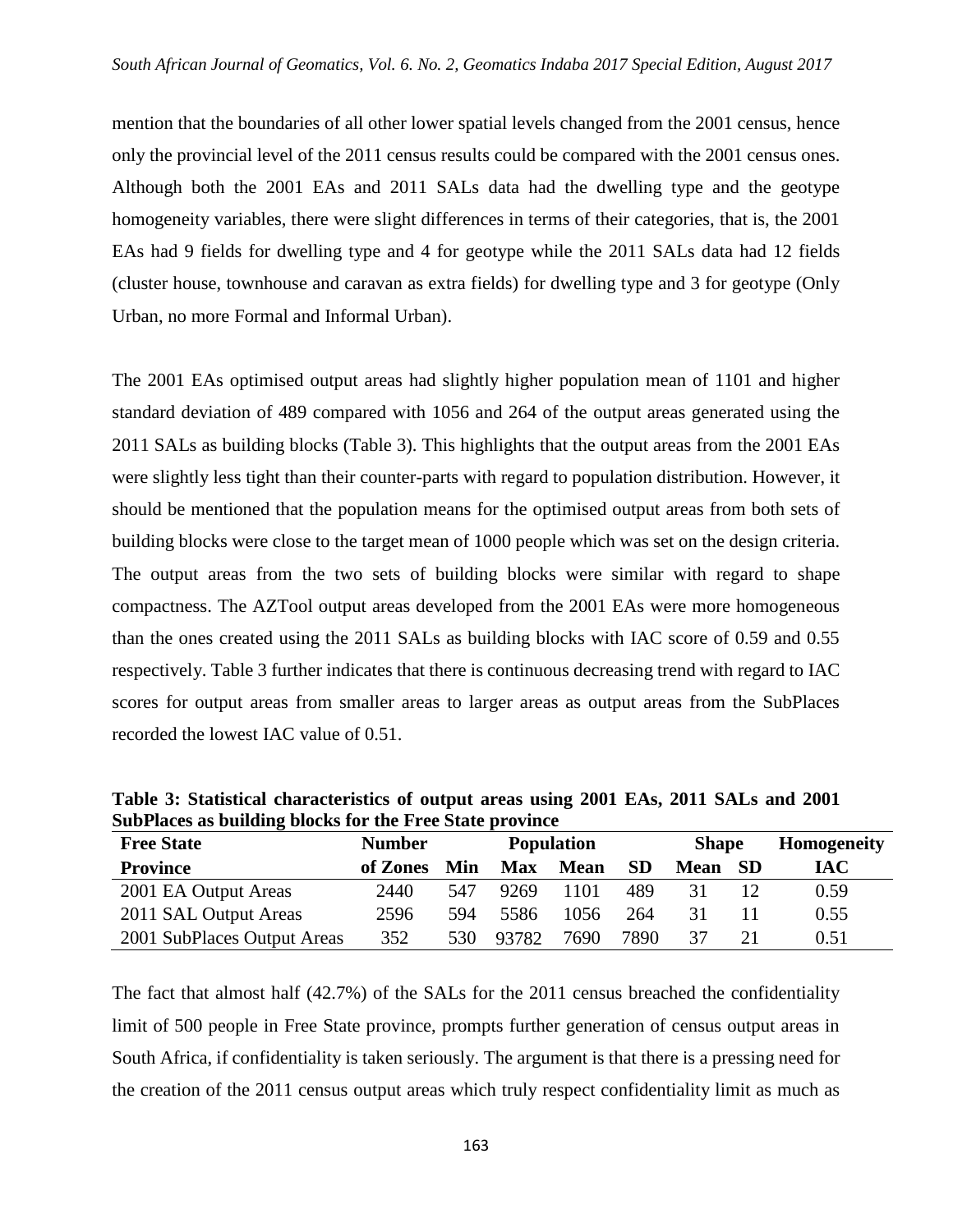possible. The AZTool program was then used to explore effects of different homogeneity variable pairs on statistical qualities of census output areas using the 2011 SALs as building blocks in Free State province at all spatial levels. The homogeneity variable pairs were: dwelling type and geotype; tenure type and geotype; dwelling type and tenure type; and all three homogeneity variables together.

Results highlighted that statistical qualities of AZTool output areas developed using different combinations of homogeneity variable pairs were slightly similar in terms of population means and shape compactness. The statistical characteristics differed when it comes to degree of homogeneity. Figure 1 shows that tenure type and geotype homogeneity variable pair had higher IAC scores than all the other variable pairs at all spatial levels. The dwelling type and geotype homogeneity variable pair became second, and then all three homogeneity variable pair and lastly dwelling type and tenure type. The dwelling type and tenure type homogeneity variable pair had very low IAC scores; hence if the social homogeneity is one of the design criteria, this pair could not be used. For example, at provincial level, the pair resulted in output areas that were almost three times less homogeneous and two times less homogeneous than the ones from tenure type and geotype and all three homogeneity variable pairs, respectively.



**Figure 1: Different homogeneity variable pairs' IAC scores for AZTool output areas in Free State**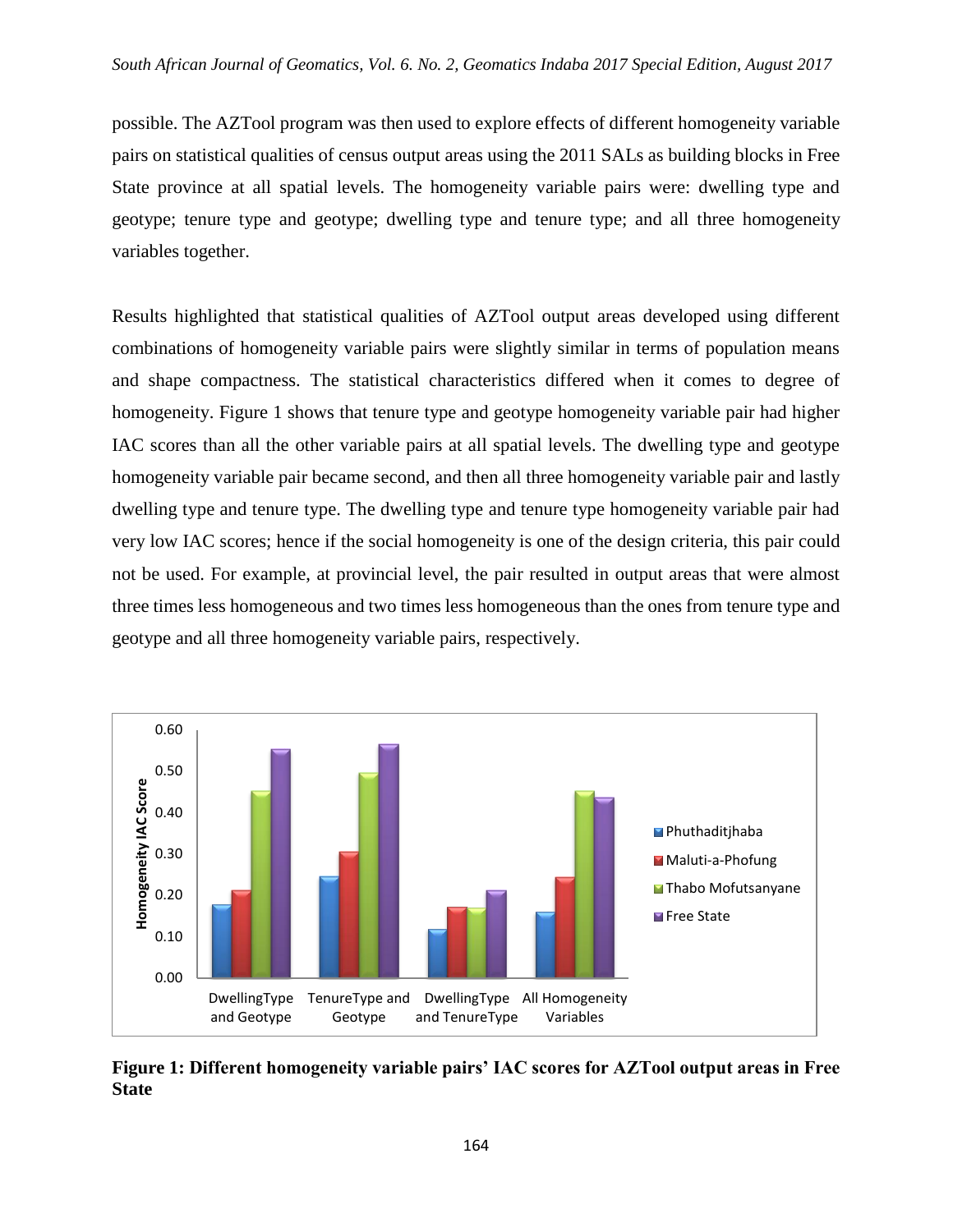#### **4 Discussion**

Findings of this study highlight that different building blocks do have an impact on the statistical qualities of the AZTool optimised output areas. Generally, all output areas from the three different building blocks adhered to the confidential limit of 500 persons; this is a huge success from personal privacy perspective. When the EAs and the SALs were used as building blocks in all study areas, statistics showed that output areas from the EAs had slightly higher population means and lower standard deviations than the ones from the SALs. However, the means from the two sets of optimised output areas were close to user-defined population target mean. Clearly, this highlights that the EAs output areas had slightly broader population distributions than their counter-parts. This might be due to the fact that EAs had maximum population of 9269 and low population average of 519 compared to 6701 and 782, respectively, of the SALs. This shows that the AZTool program had to do more effort to bring the mean value of 519 to the target mean of 1000 than it was for 782 to 1000. Unsurprisingly, the output areas from the SubPlaces had higher population means and standard deviations than the ones from the two sets of buildings blocks at all levels in both rural and urban settings. This was expected as the SubPlaces are much bigger in size than the two sets of building blocks and the two sets nest within the these SubPlaces in the South African geography hierarchy.

With regard to shape compactness, the optimised output areas generated from the EAs and the SALs were almost similar at all study areas. The output areas from the SubPlaces were the less compact compared to the ones from EAs and the SALs at all spatial levels in both rural and urban settings. However, the P2A mean values and standard deviations of the output areas from the SubPlaces in urban areas were not as high as they were in rural areas; in fact they were close to the mean values and standard deviations of output areas from the EAs and the SALs. Therefore the effects of different building blocks on the shape characteristics of the AZTool output areas tend to be noticed more in the rural areas, especially between lower level building blocks (EAs and SALs) and higher level building blocks (SubPlaces). Findings from all the three different building blocks further showed that the AZTool optimised output areas from urban areas were more compact than their counter-parts at all levels of geography. In support of these findings, Cockings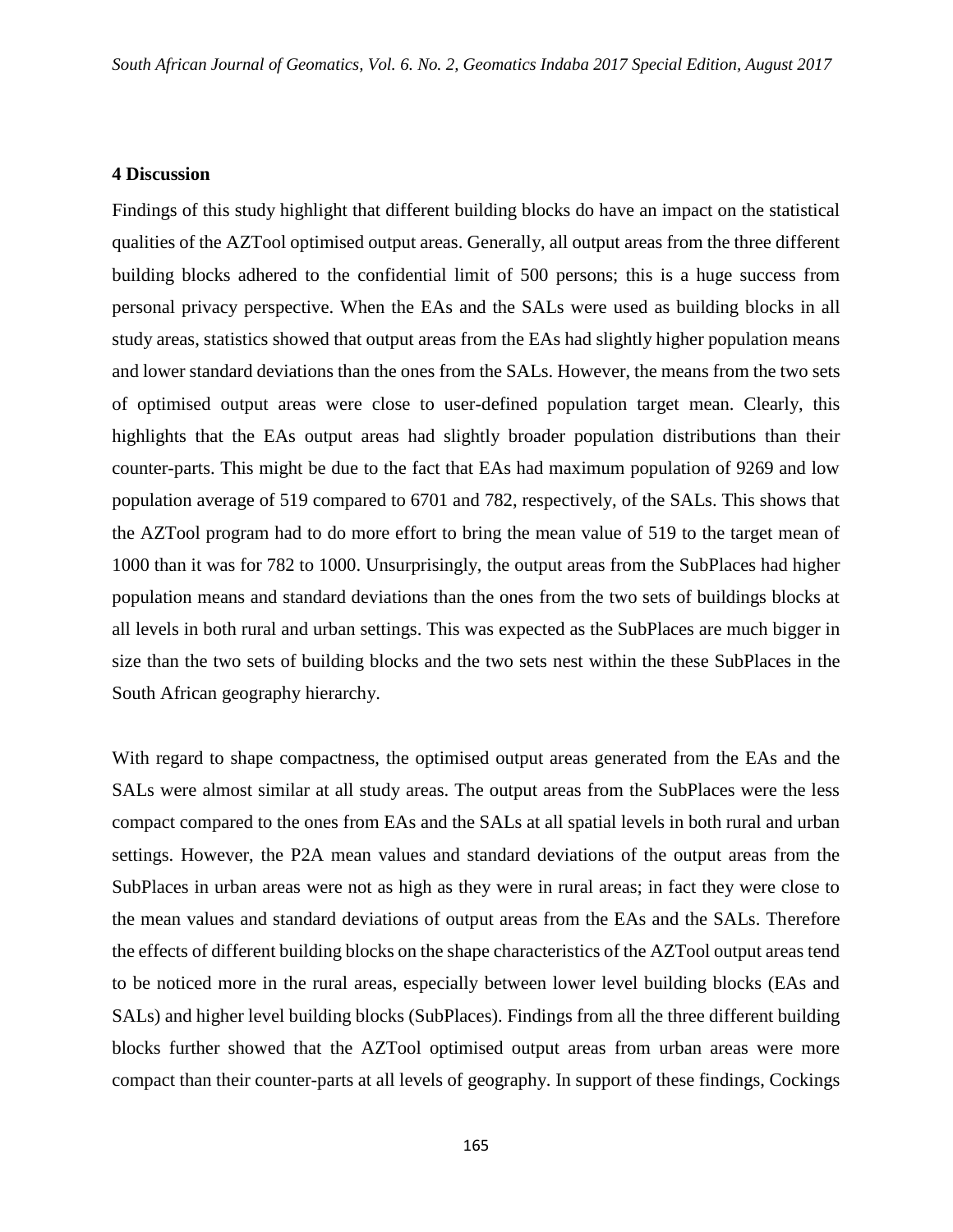*et al.* (2013) discovered that output areas in rural areas (Isle of Anglesey) were less compact than those in the urban areas (Camden, Manchester).

For degree of homogeneity, only the AZTool optimised output areas from the EAs and SubPlaces yielded reasonable results. The SALs ones did not have enough homogeneity variables hence did not produce reasonable output results. Therefore 2011 SALs were explored, but only for the Free State province as it did not change its provincial boundaries from 2001. In general, the output areas created using the EAs as building blocks were more homogeneous than those created from the SubPlaces in both rural and urban settings. Few exceptions were found in rural areas where output areas from the EAs at lower geographic levels (Mainplace and municipality) were less homogenous than the ones from the SubPlaces.

In terms of homogeneity at the SAL level, findings from the Free State province (only at provincial level) showed that the AZTool output areas created using 2011 SALs as building blocks were less homogeneous than the ones from EAs but more homogenous than those from the SubPlaces. This is indicative that the AZTool output areas generated from smaller areas tend be more homogeneous than the ones generated from larger areas when using dwelling type and geotype as homogeneity variables. Similarly, it was found that there was a tendency for smaller areas to capture more between-neighbourhood variations than larger areas, hence clustering appeared to be most marked at the very local scale (Haynes *et al.*, 2008).

In addition to measuring the degree of homogeneity, IAC scores could also be used as an assessment of magnitude of the scale effect because the IAC scores are adjusted for population size (Manley *et al.*, 2006; Flowerdew, 2011). Generally, the higher IAC scores indicate the higher scale effects. The higher IAC scores produced by output areas from smaller areas indicate that scale effects are clearly identified when smaller areas are used as building blocks than when larger areas are considered. This also supports arguments by previous studies such as (Openshaw, 1984; Cockings *et al.*, 2013) that the scale effect of the MAUP is generally greater than the zonation effect.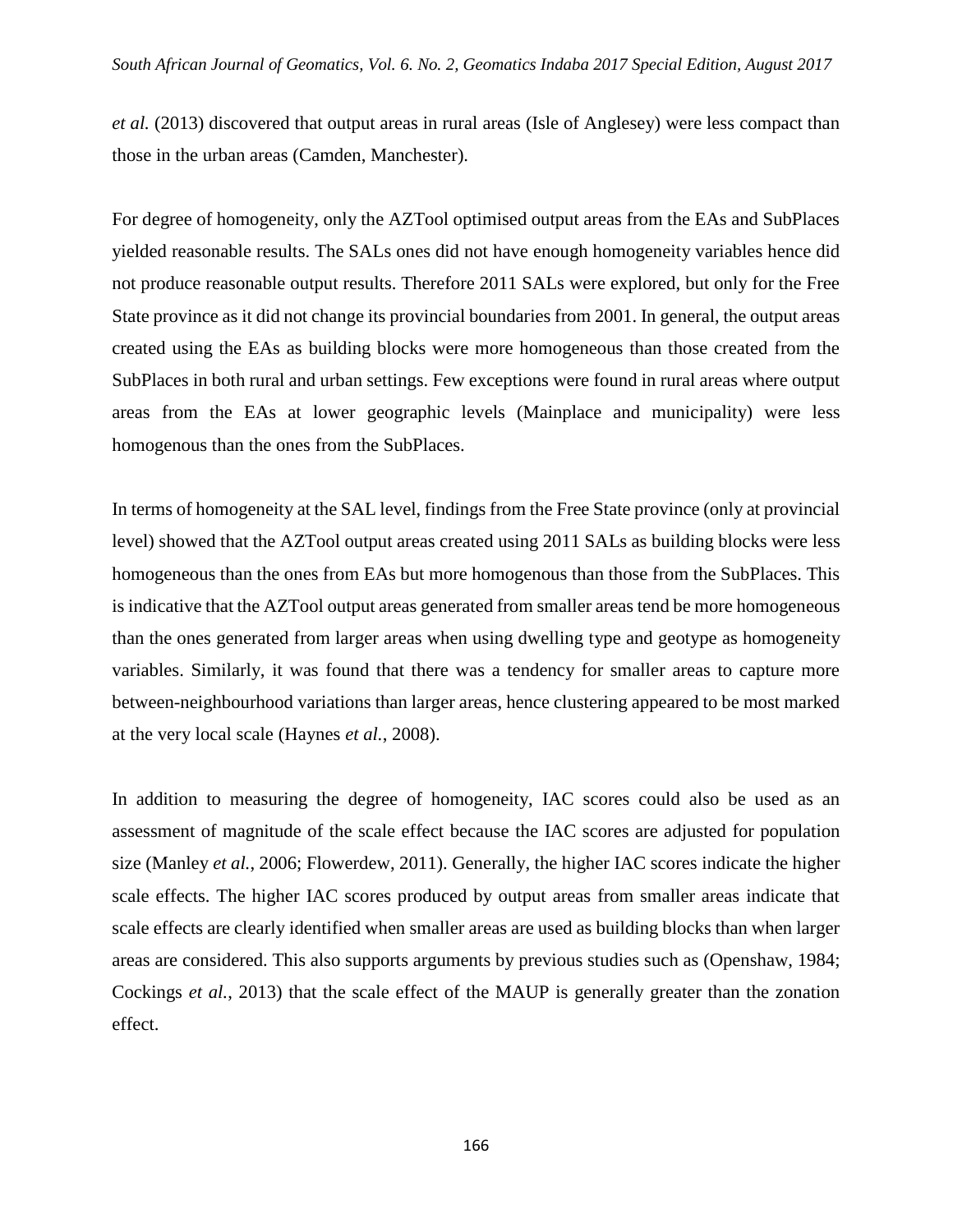In general, the AZTool output areas from the SubPlaces had higher population means and higher standard deviations than those developed from the EAs and the SALs at all levels in both rural and urban areas. This shows that the SubPlaces are not ideal building blocks from user's perspective as comparisons of individual areas in terms of population size is not possible. In addition, the output areas from the SubPlaces were less compact in shape and less homogenous than the output areas from their counter-parts.

When looking at different combinations of homogeneity variable pairs, it was found that tenure type and geotype homogeneity variable pair and the dwelling type and geotype homogeneity variable pair made it more possible to identify scale effects than all three homogeneity variable pair and the dwelling type and tenure type. The dwelling type and tenure type homogeneity variable pair had very low IAC scores which indicated that output areas were less heterogeneous between each other hence low scale effect.

Among limitations to this study was the accessibility of data at lower levels from Stats SA. The accessibility of census data at household level could have allowed the exploration of other building blocks design such as grid squares which were found to minimize the effect of MAUP in France by Sabel *et al.* (2013). In addition, the 2011 census data at the SAL level excluded zero-populated areas; therefore this resulted in 15 isolated building blocks being picked by the AZTool program in Free State province. They were excluded for further analysis as the AZTool works with contiguous building blocks. Even though these isolated building blocks constituted only 0.15% of the total population of Free State province, they might have some slight contribution on the statistical characteristics of the AZTool output areas generated using the 2011 SALs as building blocks.

## **5 Conclusions**

It was concluded that based on results from this study, different building blocks did have an impact on the statistical qualities of the AZTool optimised output areas in both rural and urban settings in South Africa. Although the output areas from the smaller areas (EAs and SALs) were almost similar, they differed slightly. The output areas generated from the EAs were slightly more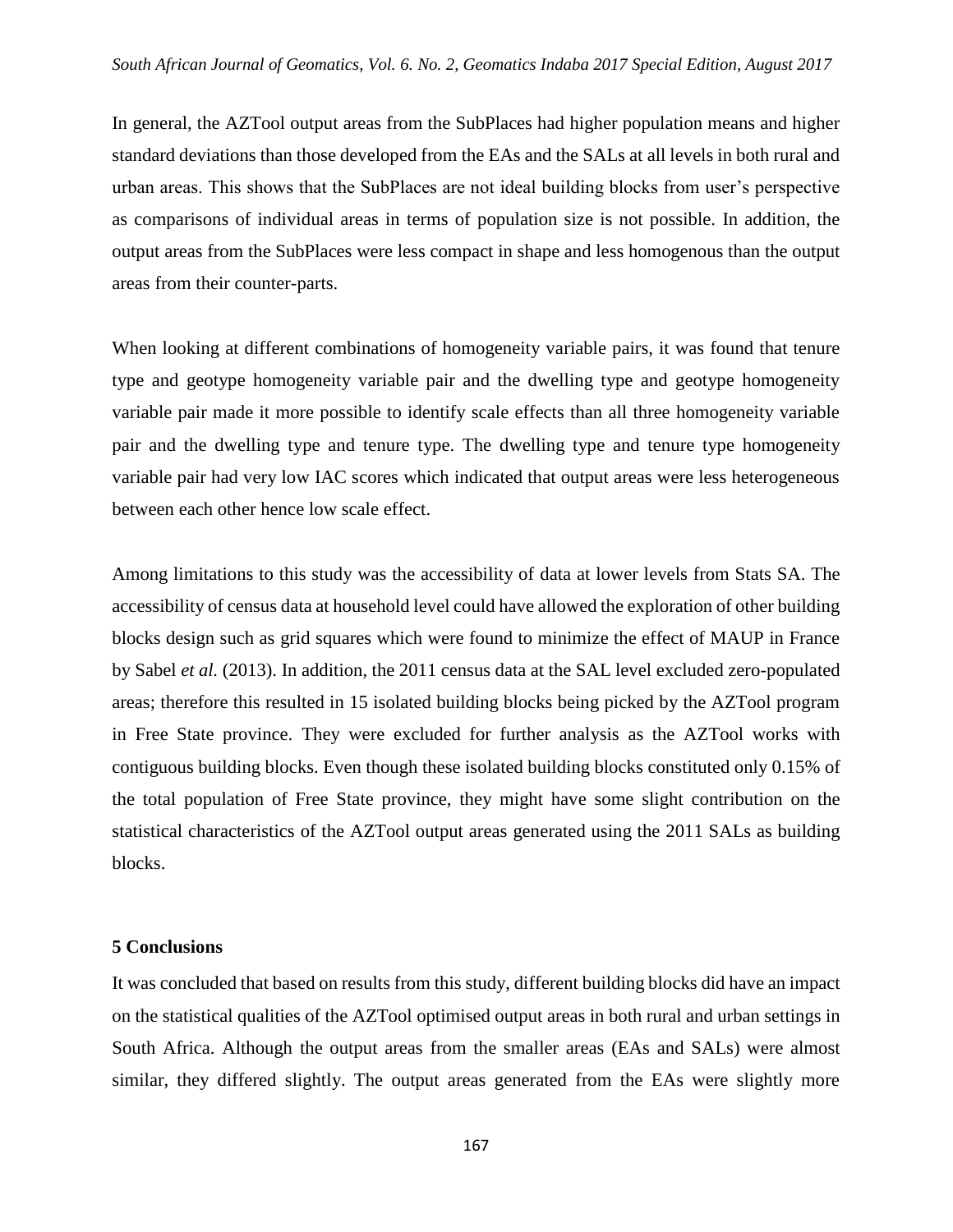homogeneous while the ones from the SALs had slightly narrower population distributions. Therefore, between these two building blocks, a choice would depend on the user needs. For instance, for better allocation of resources and prioritising targeting of the population that is the most in need, the EAs would be better suited as building blocks than the SALS. However, the latter would be ideal for statistical analysis as individual areas are comparable in terms of population size. The SubPlaces on the other hand are not ideal to be used as building blocks as they produced output areas with higher population means and higher standard deviations than those developed from the EAs and the SALs at all levels in both rural and urban areas. In addition, the output areas generated from the SubPlaces were less compact in shape and less homogenous than the output areas from their counter-parts. From these findings, it was also concluded that that the AZTool output areas generated from smaller areas tend be more homogeneous than the ones generated from larger areas when using dwelling type and geotype as homogeneity variables. In addition, the AZTool optimised output areas from the smaller areas allowed a clear distinction of the scale effects than output areas from larger areas. The accessibility of census data at lower levels such as household would have allowed exploration of other building blocks such as grid squares. Therefore, it is recommended that such data should be made accessible even if it is under secure condition for future research.

#### **6 Acknowledgements**

The authors would like to greatly thank Prof David Martin and Dr Samantha Cockings for their permission to use the AZTool software, which is copyright David Martin, Samantha Cockings and University of Southampton. This paper is part of the doctoral thesis work that was submitted to the University of KwaZulu-Natal.

# **7 References**

- Cockings, S. and Martin, D. (2005). Zone design for environment and health studies using preaggregated data. *Social Science and Medicine*, 60, 2729 – 2742.
- Cockings, S., Harfoot, A., Martin, D. and Hornby, D. (2011). Maintaining existing zoning systems using automated zone-design techniques: methods for creating the 2011 census output geographies for England and Wales. *Environment and Planning A*, 43, 2399 – 2418.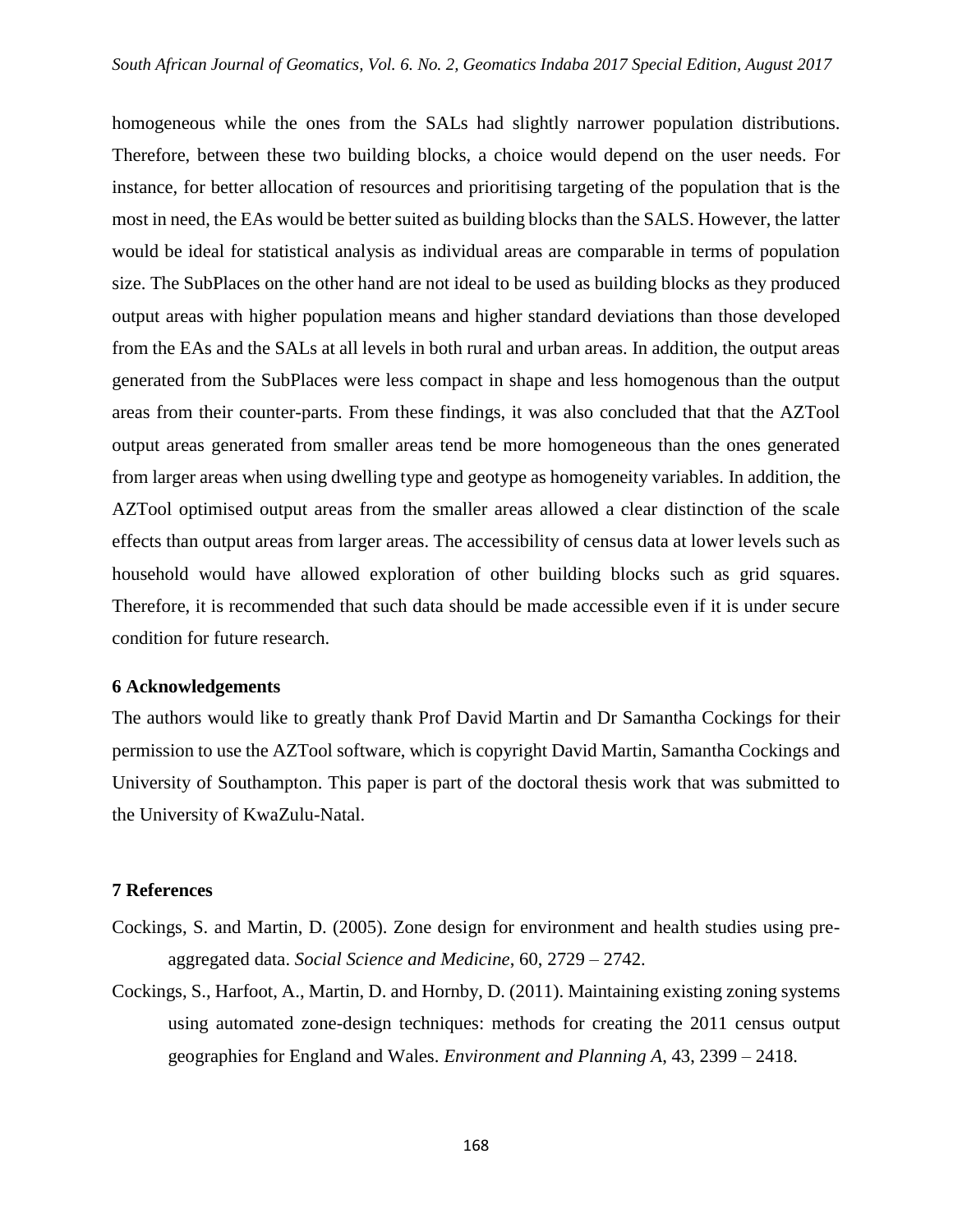- Cockings, S., Harfoot, A., Martin, D. and Hornby, D. (2013). Getting the foundations right: spatial building blocks for official population statistics. *Environment and Planning A*, 45, 1403 – 1420.
- Dumedah, G., Schuurman, N. and Yang, W. (2008). Minimizing effects of scale distortion for spatially grouped census data using rough sets. *Journal of Geographical Systems*, 10, 47 – 69.
- Duque, J.C., Ramos, R. and Surinach, J. (2007). Supervised regionalization methods: A survey. *International Regional Science Review,* 30 (3), 195 – 220.
- Flowerdew, R. (2011). How serious is the Modifiable Areal Unit Problem for analysis of English census data? *Population Trends*, 145, 106 – 118.
- Gehlke, C.E. and Biehl, K. (1934). Certain effects of grouping upon the size of the correlation coefficient in census tract material. *Journal of the American Statistical Association*, 29,  $169 - 170.$
- Haynes, R., Daras, K., Reading, R., and Jones, A. (2007). Modifiable neighbourhood units, zone design and residents' perceptions. *Health and Place*, 13, 812 – 825.
- Haynes, R., Jones, A., Reading, R., Daras, K. and Emond, A. (2008). Neighbourhood variations in child accidents and related child and maternal characteristics: does area definition make a difference? *Health and Place,* 14, 693 – 701.
- Heywood, I., Cornelius, S. and Carver, S. (2002). *An introduction to Geographical Information*  Systems. 2<sup>nd</sup> ed. Pearson Prentice Hall, London.
- HSRC, (2005). 2001 census EA estimates. Human Sciences Research Council in collaboration with Prof DJ Stoker. Pretoria, South Africa.
- Kitchin, R. and Tate, N.J. (2000). *Conducting research in human geography: Theory, methodology and practice*. Pearson Prentice Hall, London.
- Laldaparsad, S. (2007). Census mapping and the use of geo-spatial technologies (A case of South Africa). *United Nations Expert Group Meeting on Contemporary Practices in Census Mapping and Use of Geographical Information Systems,* 29 May – 1 June 2007, New York.
- MacEachren, A. (1985). Compactness of geographic shape: comparison and evaluation of measures. *Geografiska Annaler B,* 67, 53 – 67.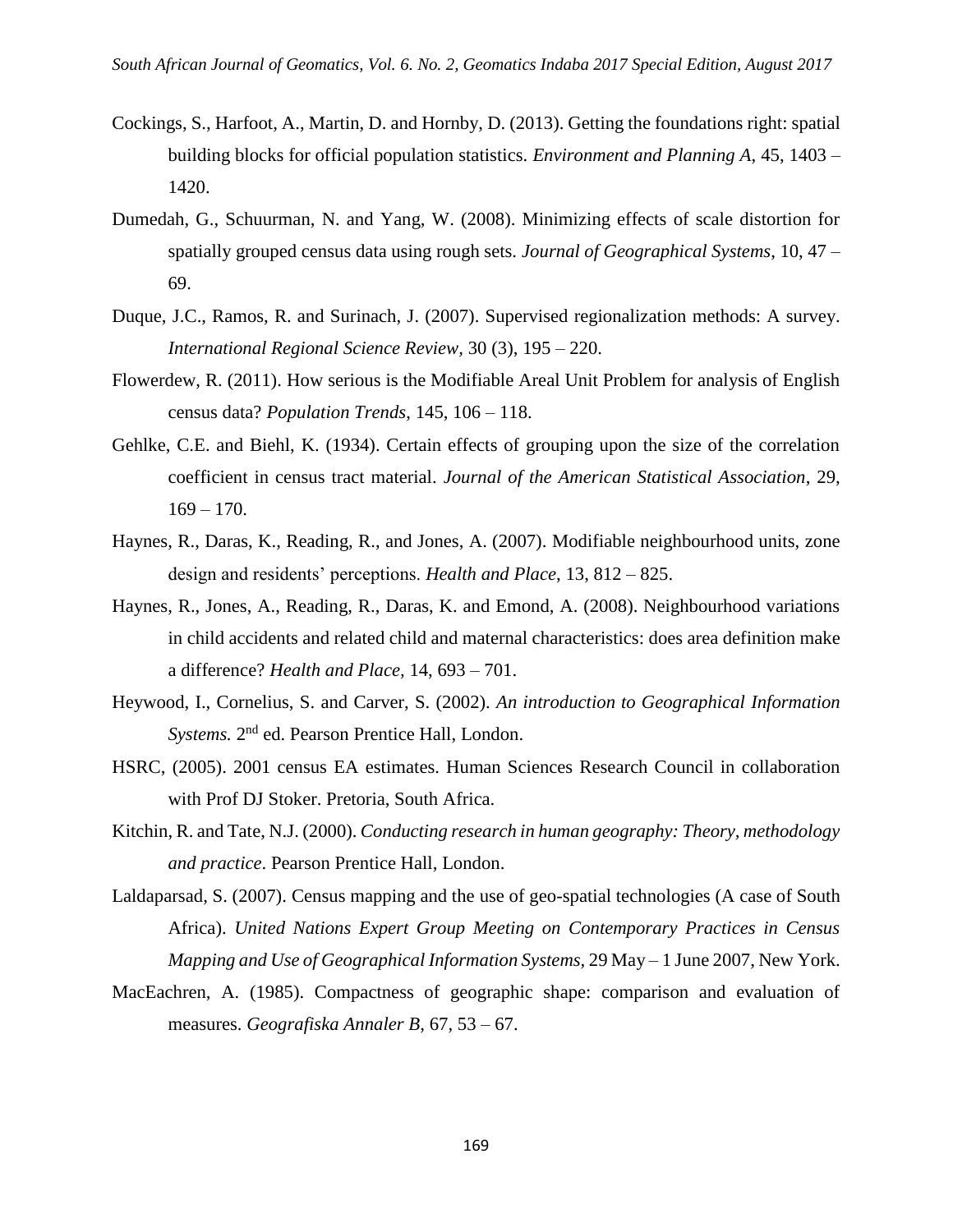- Manley, D., Flowerdew, R. and Steel, D. (2006). Scales, levels and processes: studying spatial patterns of British census variables. *Computers, Environment and Urban Systems,* 30, 143  $-160.$
- Martin, D., Nolan, A. and Tranmer, M. (2001). The application of zone-design methodology in the 2001 UK Census. *Environment and Planning A,* 33, 1949 – 1962.
- Mokhele, T., Mutanga, O. and Ahmed F. (2016). Development of census output areas with AZTool in South Africa. *South African Journal of Science*, 112, 7/8, 1 – 7.
- Openshaw, S. (1977). A geographical solution to scale and aggregation problems in regionbuilding, partitioning and spatial modelling. *Transactions of the Institute of British Geographers, NS,* 2 (4), 459 – 472.
- Openshaw, S. (1984). Problem concepts and techniques in modern geography: The Modifiable Areal Unit. *CATMOG 38,* 1 – 39.
- Ralphs, M. and Ang, L. (2009). Optimized geographies for data reporting: Zone design tools for census output geographies. *Statistics New Zealand Working Paper No 09–01.* Statistics New Zealand, Wellington.
- Ratclive, J.H. and McCullagh, M.J. (1999). Hotbeds of crime and the search for spatial accuracy. *Journal of Geographical Systems*, 1, 385 – 398.
- Reynolds, H.D. (1998). *The Modifiable Unit Problem: Empirical analysis by statistical simulation,* Unpublished PhD Thesis. University of Toronto, Canada.
- Sabel, C.E., Kihal, W., Bard, D. and Weber, C. (2013). Creation of synthetic homogeneous neighbourhoods using zone design algorithms to explore relationships between asthma and deprivation in Strasbourg, France. *Social Science and Medicine*, 91, 110 – 121.
- Stats SA, (2003). Census 2001. How the count was done. Statistics South Africa, South Africa.
- Stats SA and HSRC, (2007). *Using the 2001 census: Approaches to analysing data.* A collaboration between Statistics South Africa (Stats SA) and the Human Sciences Research Council (HSRC), 244 p, South Africa.
- Tranmer, M. and Steel, D. (1998). Using census data to investigate the causes of the ecological fallacy. *Environment and Planning A*, 30, 817 – 831.